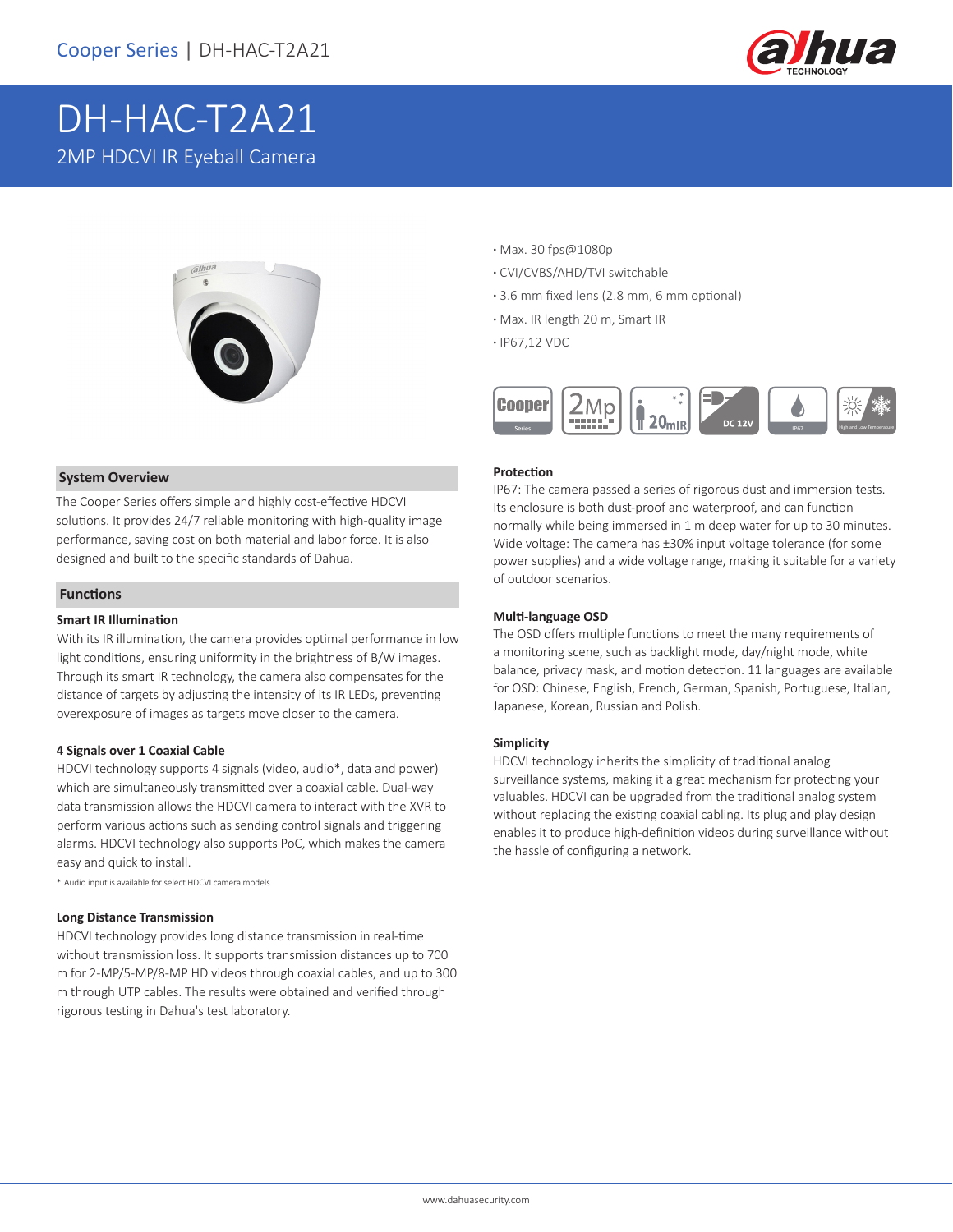# Cooper Series | DH-HAC-T2A21

### **Technical Specification**

### Camera

| Pixel                        |          | 2 MP                                                                                               |                       |                                |                               |  |
|------------------------------|----------|----------------------------------------------------------------------------------------------------|-----------------------|--------------------------------|-------------------------------|--|
| Image Sensor                 |          | 2MP CMOS                                                                                           |                       |                                |                               |  |
| Max. Resolution              |          | 1920 (H) × 1080 (V)                                                                                |                       |                                |                               |  |
| <b>Scanning System</b>       |          | Progressive                                                                                        |                       |                                |                               |  |
| Electronic Shutter Speed     |          | PAL: 1/25 s-1/100,000 s<br>NTSC: 1/30 s-1/100,000 s                                                |                       |                                |                               |  |
| Min. Illumination            |          | 0.04 lux@F2.0 (Color, 30 IRE)<br>0.004 lux@F2.0 (B/W, 30 IRE)<br>0 lux (Illuminator on)            |                       |                                |                               |  |
| S/N Ratio                    |          | $>65$ dB                                                                                           |                       |                                |                               |  |
| <b>Illumination Distance</b> |          | 20 m (65.62 ft)                                                                                    |                       |                                |                               |  |
| Illuminator On/Off Control   |          | Auto/Manual                                                                                        |                       |                                |                               |  |
| Illuminator Number           |          | 2 (IR light)                                                                                       |                       |                                |                               |  |
| Pan/Tilt/Rotation Range      |          | Pan: 0°-360°<br>Tilt: 0°-78°<br>Rotation: 0°-360°                                                  |                       |                                |                               |  |
| Lens                         |          |                                                                                                    |                       |                                |                               |  |
| Lens Type                    |          | Fixed-focal                                                                                        |                       |                                |                               |  |
| Lens Mount                   |          | M12                                                                                                |                       |                                |                               |  |
| Focal Length                 |          | 2.8 mm; 3.6 mm; 6 mm                                                                               |                       |                                |                               |  |
| Max. Aperture                |          | F2.0                                                                                               |                       |                                |                               |  |
| Field of View                |          | 2.8 mm: H: 100°; V: 53°; D: 120°<br>3.6 mm: H: 82°; V: 42°; D: 98°<br>6 mm: H: 53°; V: 30°; D: 60° |                       |                                |                               |  |
| Iris Control                 |          | Fixed                                                                                              |                       |                                |                               |  |
| Close Focus Distance         |          | 2.8 mm: 0.6 m (1.97 ft)<br>3.6 mm: 1.0 m (3.28 ft)<br>6 mm: 2.0 m (6.56 ft)                        |                       |                                |                               |  |
| <b>DORI</b><br>Distance      | Lens     | Detect                                                                                             | Observe               | Recognize                      | Identify                      |  |
|                              | $2.8$ mm | 46.9 m<br>$(153.87)$ ft)                                                                           | 18.8 m<br>(61.68 ft)  | 9.4 <sub>m</sub><br>(30.84 ft) | 4.7 m<br>$(15.42 \text{ ft})$ |  |
|                              | 3.6 mm   | 60.9 m<br>(199.80 ft)                                                                              | 24.3 m<br>(79.72 ft)  | 12.2 m<br>(40.03 ft)           | 6.1 m<br>(20.01 ft)           |  |
|                              | 6 mm     | 82.8 m<br>(271.65 ft)                                                                              | 33.1 m<br>(108.60 ft) | 16.6 m<br>(54.46 ft)           | 8.3 m<br>(27.23 ft)           |  |

| <b>WDR</b>                | <b>DWDR</b>                                                                                                                                                                                             |  |  |  |
|---------------------------|---------------------------------------------------------------------------------------------------------------------------------------------------------------------------------------------------------|--|--|--|
| White Balance             | Auto; Area white balance                                                                                                                                                                                |  |  |  |
| Gain Control              | Auto/Manual                                                                                                                                                                                             |  |  |  |
| Noise Reduction           | 2D <sub>NR</sub>                                                                                                                                                                                        |  |  |  |
| Smart Illumination        | Yes                                                                                                                                                                                                     |  |  |  |
| Mirror                    | Yes                                                                                                                                                                                                     |  |  |  |
| Privacy Masking           | Off/On (8 areas, rectangle)                                                                                                                                                                             |  |  |  |
| Certification             |                                                                                                                                                                                                         |  |  |  |
| Certifications            | CE (EN55032:2015, EN61000-3-2:2014, EN61000-<br>3-3:2013, EN55024:2010+A1:2015, EN55035:2017,<br>EN50130-4:2011+A1:2014, EN62368-1:2014+A11:2017)<br>FCC (CFR 47 FCC Part 15 subpartB, ANSI C63.4-2014) |  |  |  |
| Port                      |                                                                                                                                                                                                         |  |  |  |
| Video Output              | Video output choices of CVI/TVI/AHD/CVBS by one BNC<br>port                                                                                                                                             |  |  |  |
| Power                     |                                                                                                                                                                                                         |  |  |  |
| Power Supply              | 12 VDC ± 30%                                                                                                                                                                                            |  |  |  |
| Power Consumption         | Max. 2.7 W (12 VDC, IR on)                                                                                                                                                                              |  |  |  |
| Environment               |                                                                                                                                                                                                         |  |  |  |
| Operating Temperature     | -40 °C to +60 °C (-40 °F to 140 °F)                                                                                                                                                                     |  |  |  |
| <b>Operating Humidity</b> | <95% (RH), non-condensing                                                                                                                                                                               |  |  |  |
| Storage Temperature       | -40 °C to +60 °C (-40 °F to +140 °F)                                                                                                                                                                    |  |  |  |
| Protection                | <b>IP67</b>                                                                                                                                                                                             |  |  |  |
| Structure                 |                                                                                                                                                                                                         |  |  |  |
| Casing                    | Metal                                                                                                                                                                                                   |  |  |  |
| <b>Product Dimensions</b> | $\Phi$ 94 mm × 78 mm ( $\Phi$ 3.70" × 3.07")                                                                                                                                                            |  |  |  |
| Packaging Dimensions      | 109 mm × 109 mm × 85 mm (4.29" × 4.29" × 4.17")                                                                                                                                                         |  |  |  |
| Net Weight                | 0.27 kg (0.60 lb)                                                                                                                                                                                       |  |  |  |
| Gross Weight              | 0.32 kg (0.71 lb)                                                                                                                                                                                       |  |  |  |
| Installation              | Wall mount; ceiling mount; horizontal pole mount                                                                                                                                                        |  |  |  |

### Video

| Video Frame Rate | $\cap$<br>PAL: 1080p@25 fps; 720p@25 fps<br>NTSC: 1080p@30 fps; 720p@30 fps<br><b>TVI</b> <sup>-</sup><br>PAL: 1080p@25 fps; 720p@25 fps<br>NTSC: 1080p@30 fps; 720p@30 fps<br>AHD:<br>PAL: 1080p@25 fps; 720p@25 fps<br>NTSC: 1080p@30 fps; 720p@30 fps<br>CVBS:<br>PAI: 960H<br><b>NTSC: 960H</b> |  |
|------------------|-----------------------------------------------------------------------------------------------------------------------------------------------------------------------------------------------------------------------------------------------------------------------------------------------------|--|
| Resolution       | 1080p (1920 × 1080); 720p (1280 × 720); 960H (960 ×<br>576/960 × 480)                                                                                                                                                                                                                               |  |
| Day/Night        | Auto (ICR)/Color/B/W                                                                                                                                                                                                                                                                                |  |
| BI C             | BLC; HLC; DWDR                                                                                                                                                                                                                                                                                      |  |